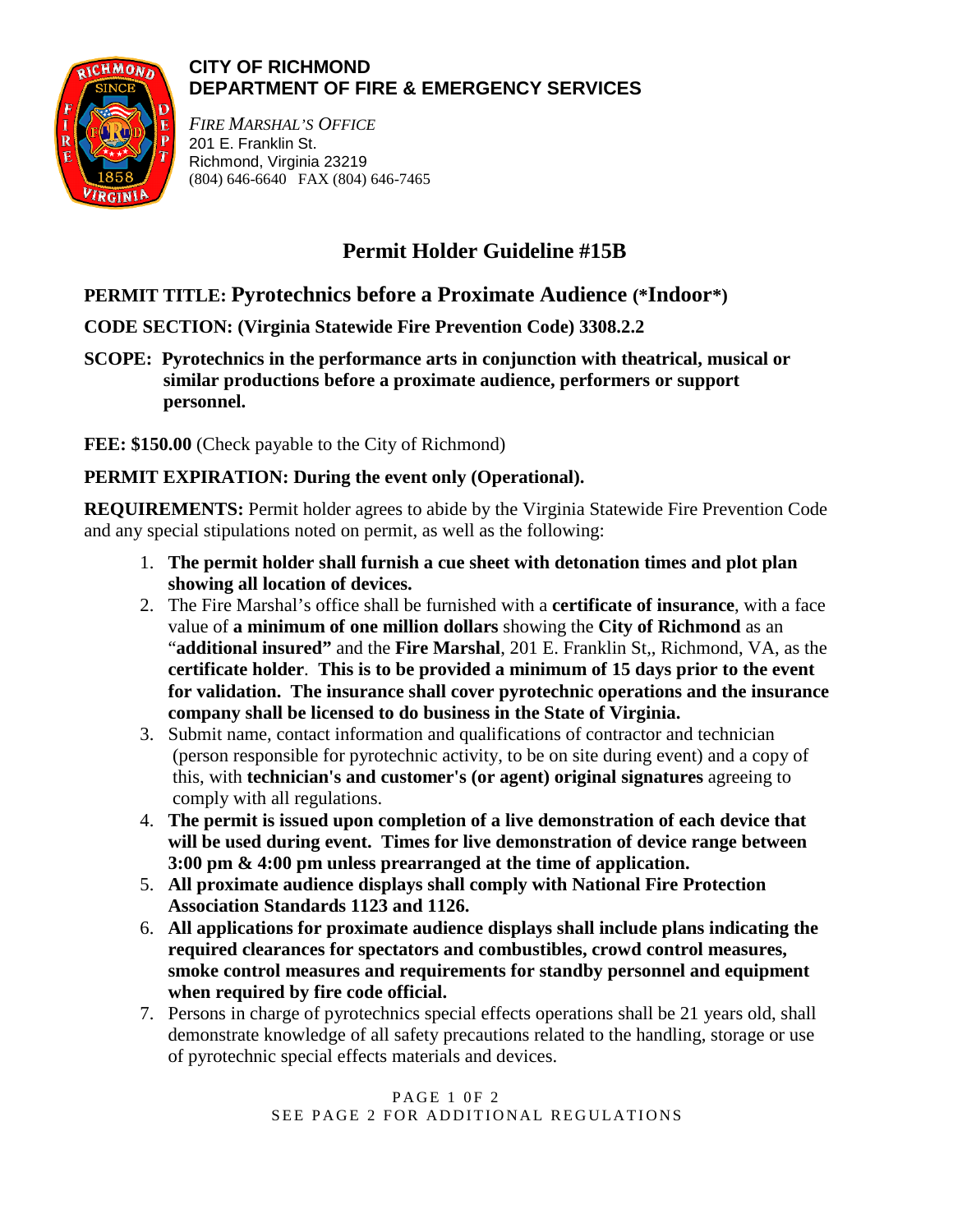- 8. The controller key shall be kept in the possession of technician, except when actually firing. A room for storage of all pyrotechnic devices and products shall be provided by the venue with a key to secure the assigned area.
- 9. All devices shall be pre-loaded prior to the show. Recharges may be installed during planned intermissions.
- 10. Use only products that are in labeled containers and never exceed the manufacturer's maximum recommended load.
- 11. Any misfires shall be handled in accordance with the manufacturer's instructions.
- 12. **A minimum of two off-duty Fire Marshals (or more when deemed necessary for life safety issues) shall be employed by the promoter/venue, at the present current rate per hour, for a minimum of four hours each, to monitor the production.**
- 13. **Each pyrotechnic device fired during a performance shall be separated from the audience by at least 15 ft. but not by less than twice the fallout radius of the device.**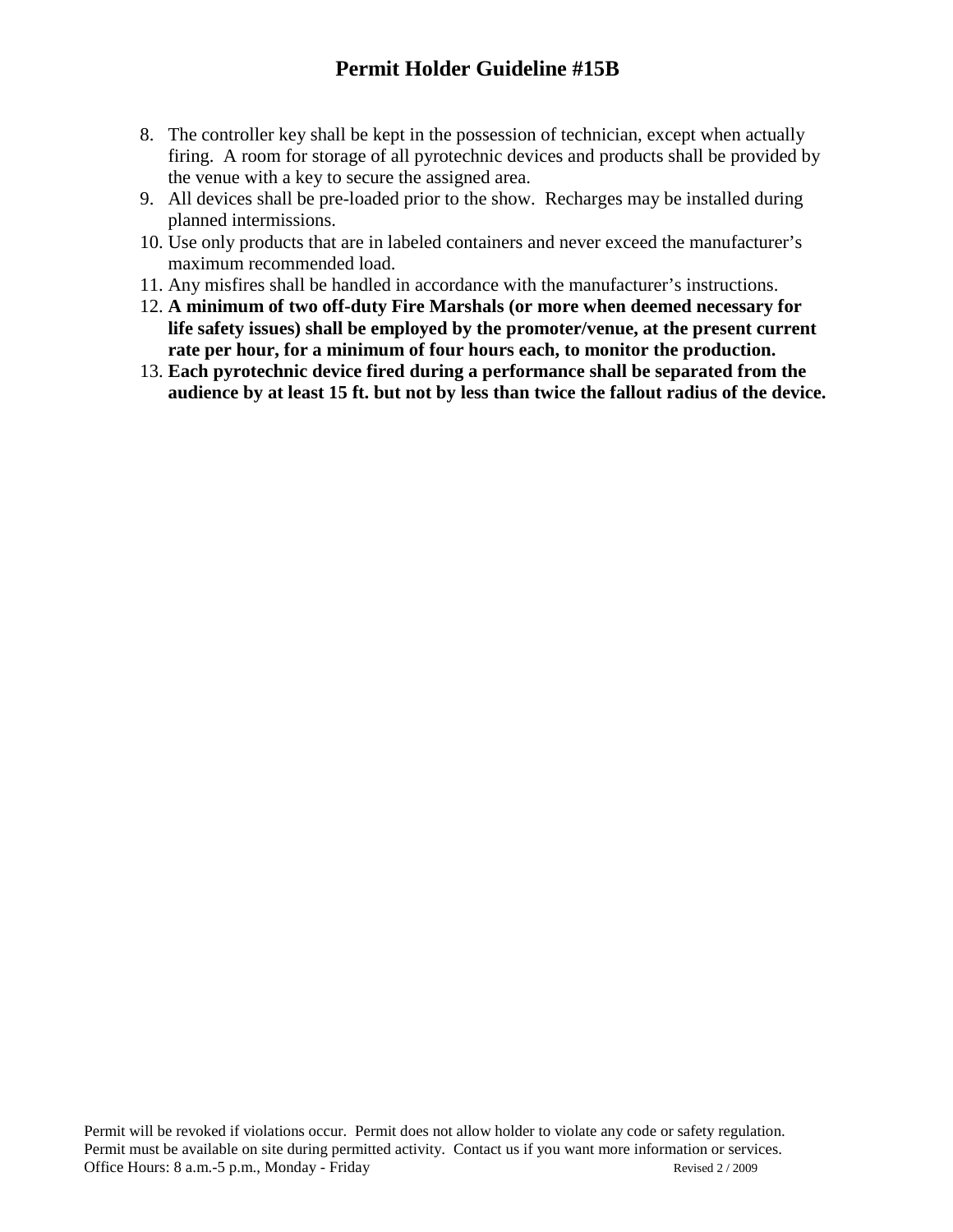#### **PYROTECHNICS PERMIT APPLICATION**

|                                                                                                                                                                                                                                                                                                                                                                                                            |           |                   | $PROMOTER - (name)$                                                              |
|------------------------------------------------------------------------------------------------------------------------------------------------------------------------------------------------------------------------------------------------------------------------------------------------------------------------------------------------------------------------------------------------------------|-----------|-------------------|----------------------------------------------------------------------------------|
|                                                                                                                                                                                                                                                                                                                                                                                                            |           |                   | (address)                                                                        |
|                                                                                                                                                                                                                                                                                                                                                                                                            |           |                   |                                                                                  |
|                                                                                                                                                                                                                                                                                                                                                                                                            |           |                   |                                                                                  |
| PYROTECHNIC'S                                                                                                                                                                                                                                                                                                                                                                                              |           |                   |                                                                                  |
| <b>CONTRACTOR</b>                                                                                                                                                                                                                                                                                                                                                                                          |           |                   |                                                                                  |
|                                                                                                                                                                                                                                                                                                                                                                                                            |           |                   |                                                                                  |
|                                                                                                                                                                                                                                                                                                                                                                                                            |           |                   |                                                                                  |
| <b>CONTRACTOR'S INSURANCE CARRIER:</b>                                                                                                                                                                                                                                                                                                                                                                     |           |                   |                                                                                  |
|                                                                                                                                                                                                                                                                                                                                                                                                            |           |                   |                                                                                  |
|                                                                                                                                                                                                                                                                                                                                                                                                            |           |                   |                                                                                  |
|                                                                                                                                                                                                                                                                                                                                                                                                            |           |                   | ANTICIPATED LENGTH OF ENTIRE PYROTECHNICS DISPLAY_______________________________ |
| <b>ATTACH PLANS REQUIRED IN NFPA 1126</b>                                                                                                                                                                                                                                                                                                                                                                  |           |                   |                                                                                  |
| NOTE: FAILURE TO COMPLY WITH ANY ONE OR MORE GUIDELINES OR<br>REGULATIONS WILL BE CONSIDERED DUE CAUSE TO DENY ISSUANCE OF A<br>PERMIT OR REVOCATION OF ONE PREVIOUSLY ISSUED AND MAY SUBJECT THE<br><b>TECHNICIAN AND/OR CONTRACTOR TO POSSIBLE LEGAL ACTION. VIOLATIONS</b><br>OF THE FIRE PREVENTION CODE ARE CLASS1 MISDEMEANORS, SUBJECT TO A<br>FINE OF UP TO \$2,500 AND/OR UP TO ONE YEAR IN JAIL. |           |                   |                                                                                  |
| WE ACKNOWLEDGE THE GUIDELINES PRINTED ON THE REVERSE.                                                                                                                                                                                                                                                                                                                                                      |           |                   |                                                                                  |
| SHOW PROMOTER_                                                                                                                                                                                                                                                                                                                                                                                             | Signature | <b>Print Name</b> | Date                                                                             |
| PYRO CONTRACTOR                                                                                                                                                                                                                                                                                                                                                                                            | Signature | Print Name        | Date                                                                             |
| PYRO TECHNICIAN                                                                                                                                                                                                                                                                                                                                                                                            | Signature | Print Name        | Date                                                                             |
|                                                                                                                                                                                                                                                                                                                                                                                                            |           |                   |                                                                                  |

Permit will be revoked if violations occur. Permit does not allow holder to violate any code or safety regulation. Permit must be available on site during permitted activity. Contact us if you want more information or services. Office Hours: 8 a.m.-5 p.m., Monday - Friday Revised 2 / 2009